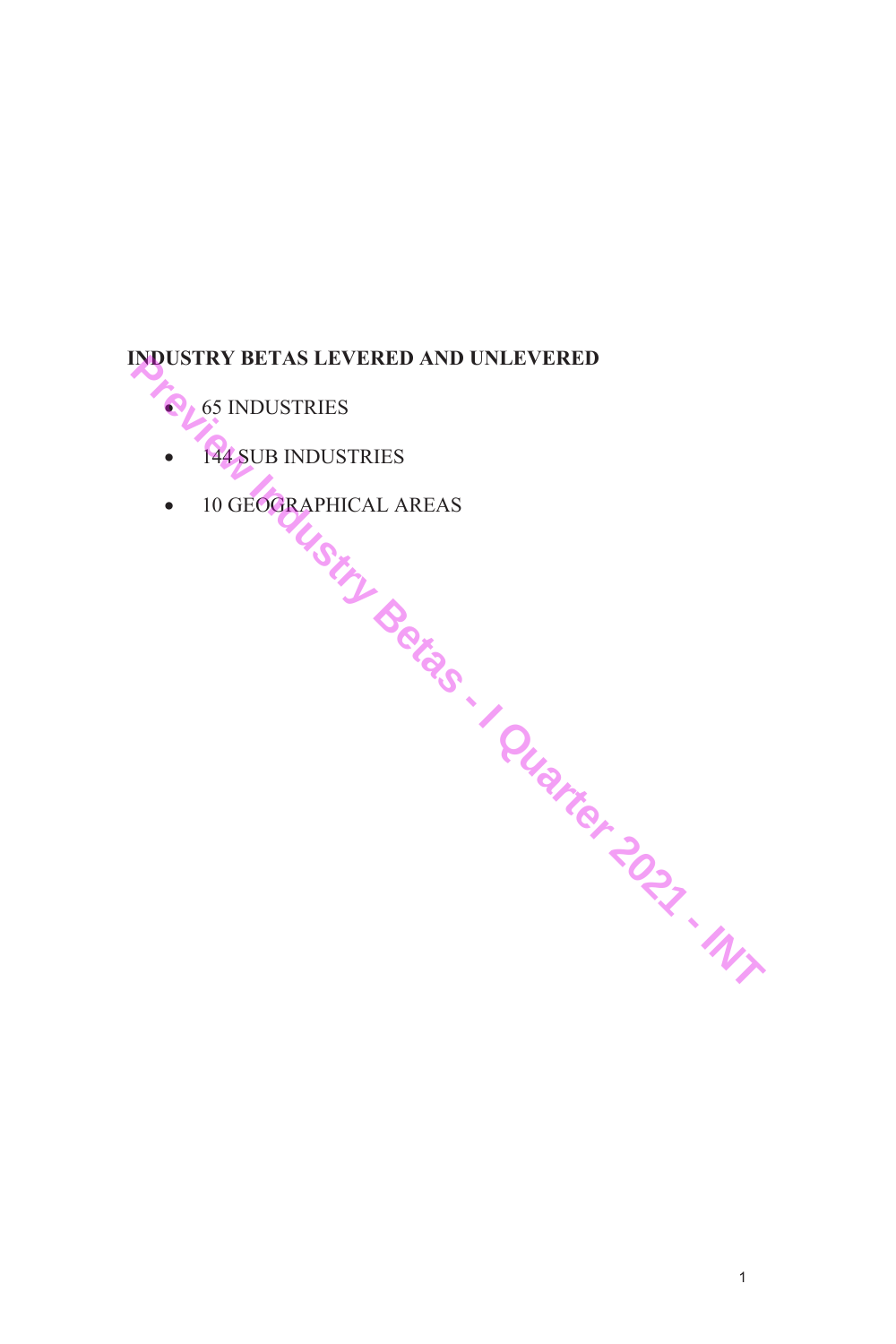This quarterly research on industry and sub-industry betas has been prepared by

# salvidio & partners

VALUATION OF BUSINESSES AND INTANGIBLES<br>CHARTERED ACCOUNTANTS AND AUDITORS

Salvidio & Partners is a firm of chartered accountants and auditors specialised in economic and financial analyses for valuations and litigation. We act as counsels to entrepreneurs, corporations and law firms, as well as to other auditors and accounting firms. Our clients require our assistance in case of:

- acquisitions, mergers
- litigation, arbitration and mediation
- valuation of businesses, business interests, intangible assets
- auditing and due diligences  $\blacksquare$
- impairment test of intangible assets and goodwill
- assessment of fair value of financial assets
- ×. crisis management and insolvency
- financial planning and capital budgeting ×.
- forensic accounting and expert witness testimonies ٠
- r. transfer pricing

Salvidio & Partners Società Tra Professionisti Ltd. Chartered Accountants and Auditors

I-00197 Roma - Via Antonio Gramsci, 9 Tel: +39.06.3610885 Fax: +30.06.3236476 www.salvidio.com info@salvidio.com

Quarte UK SW1Y 4LB London - 11-12 St. James's Square, Suite 1, 3rd Fl.

Credentials and affiliations:





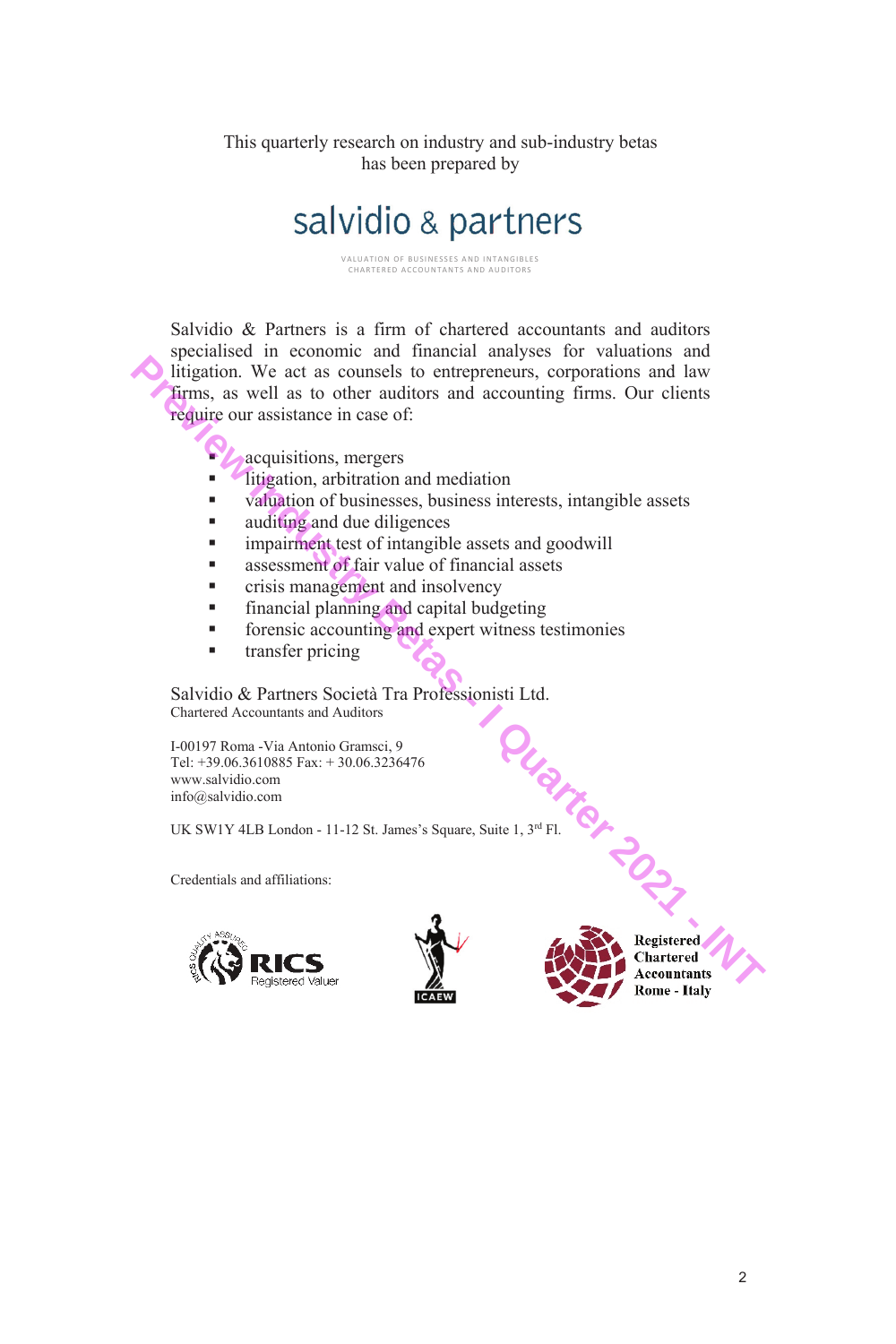## *Table of contents*

| 1. About industry and sub-industry betas reported in this publication 7 |  |
|-------------------------------------------------------------------------|--|
|                                                                         |  |
|                                                                         |  |
|                                                                         |  |
|                                                                         |  |
|                                                                         |  |
|                                                                         |  |
|                                                                         |  |
|                                                                         |  |
|                                                                         |  |
|                                                                         |  |
|                                                                         |  |
|                                                                         |  |
|                                                                         |  |
|                                                                         |  |
|                                                                         |  |
|                                                                         |  |
|                                                                         |  |
|                                                                         |  |
|                                                                         |  |
|                                                                         |  |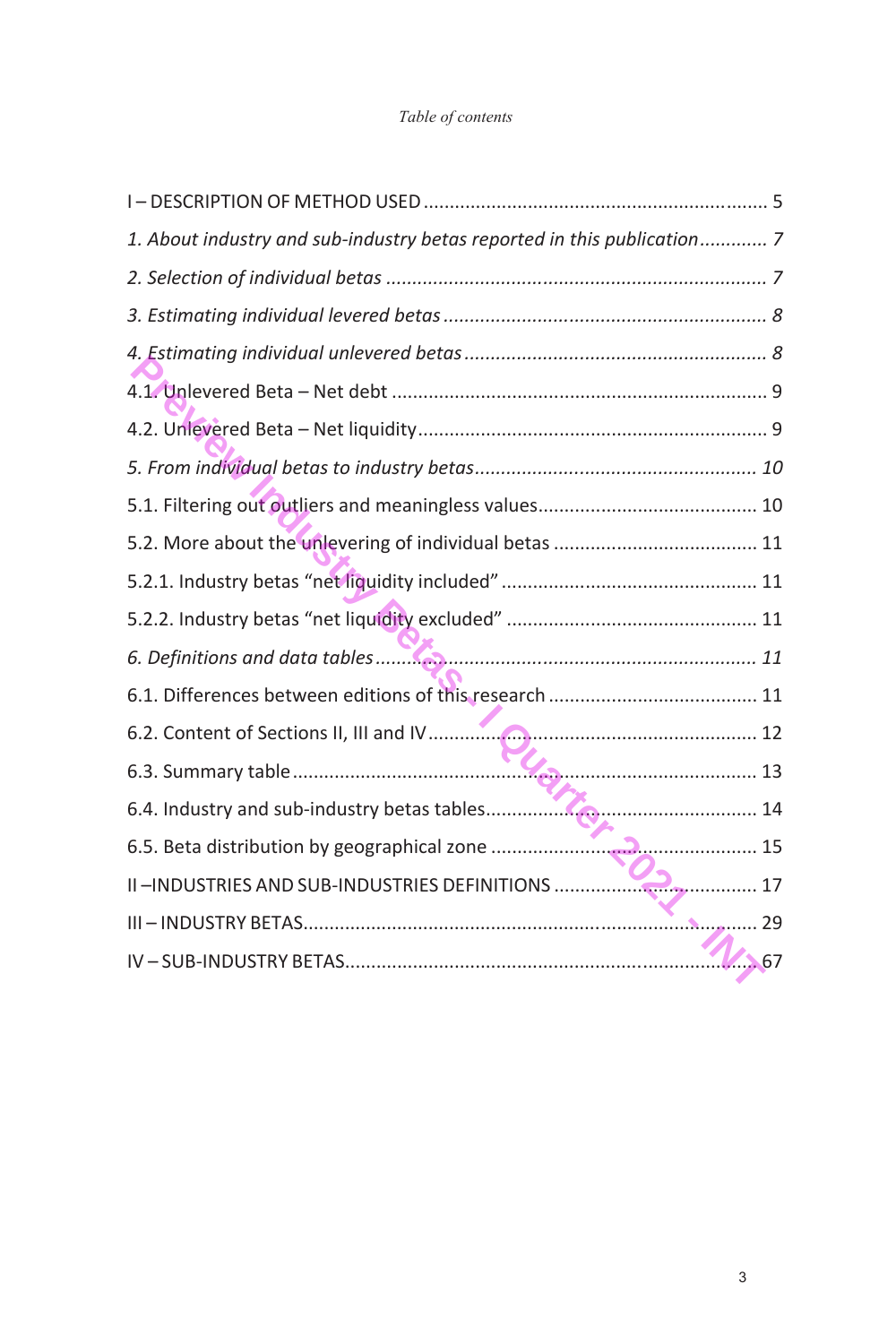Preview Industry Belies . I Quarter 2021 . INT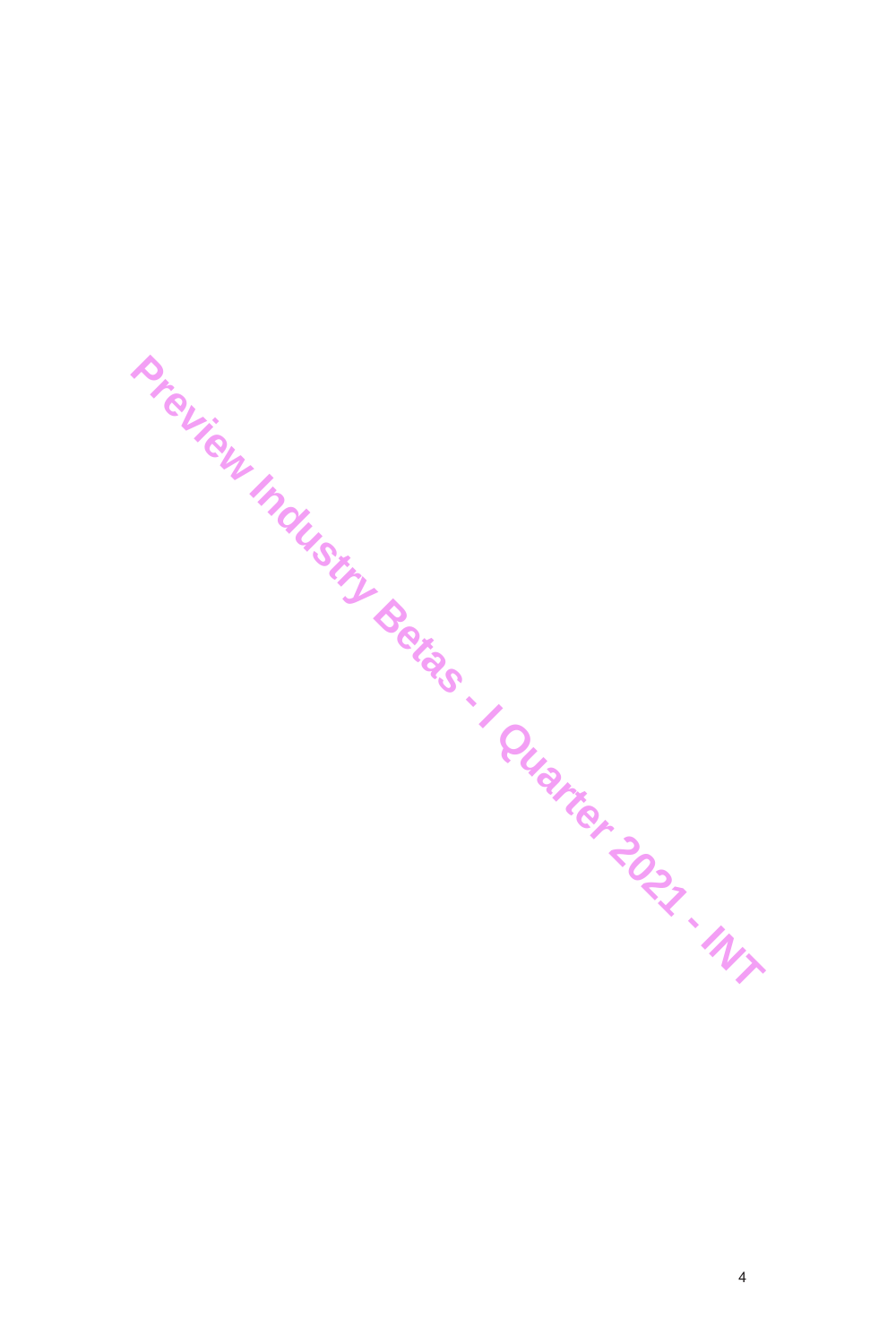Firewiew Industry Belage. I Quarter 2021. INT **I-DESCRIPTION OF METHOD USED**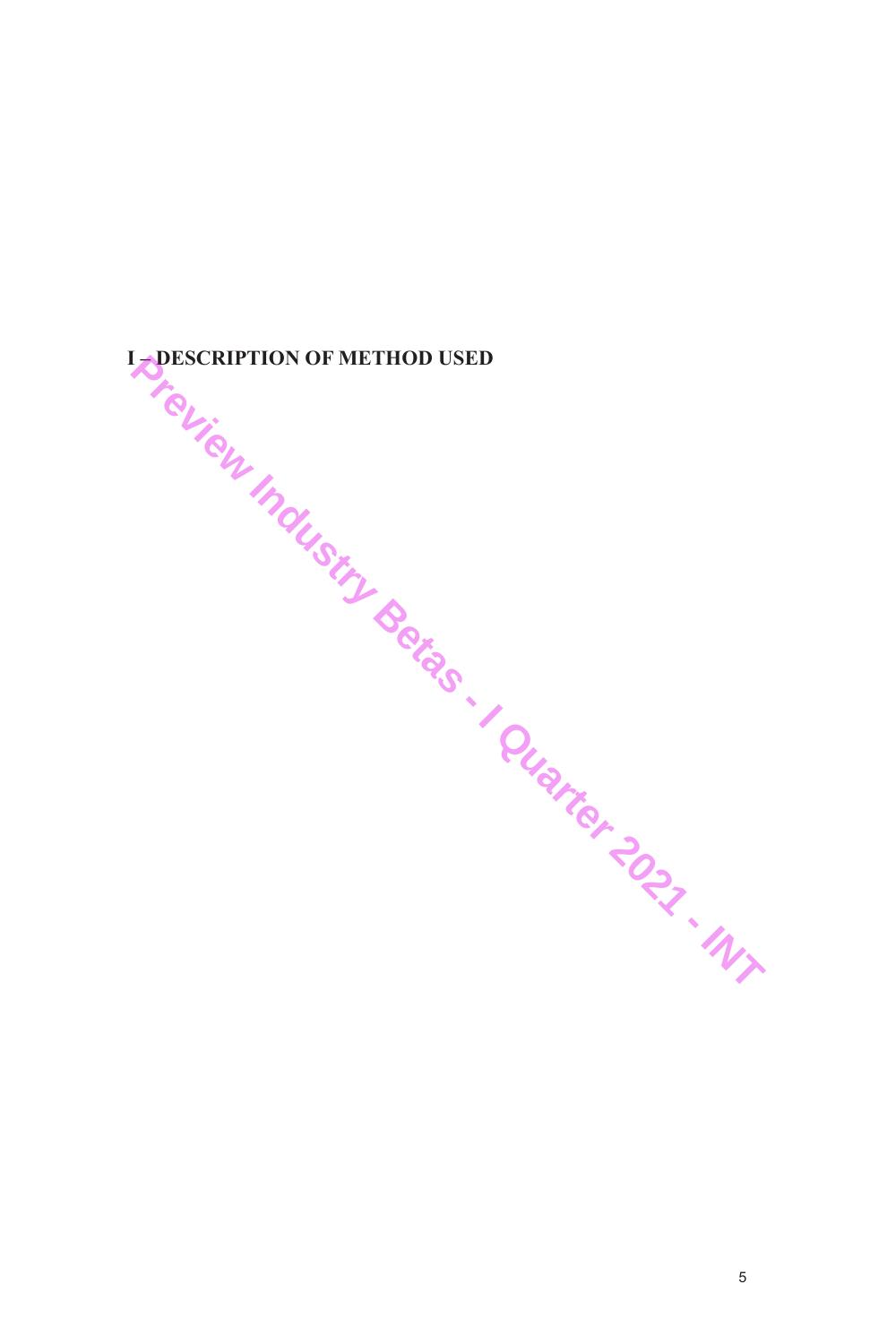Preview Industry Belies . I Quarter 2021 . INT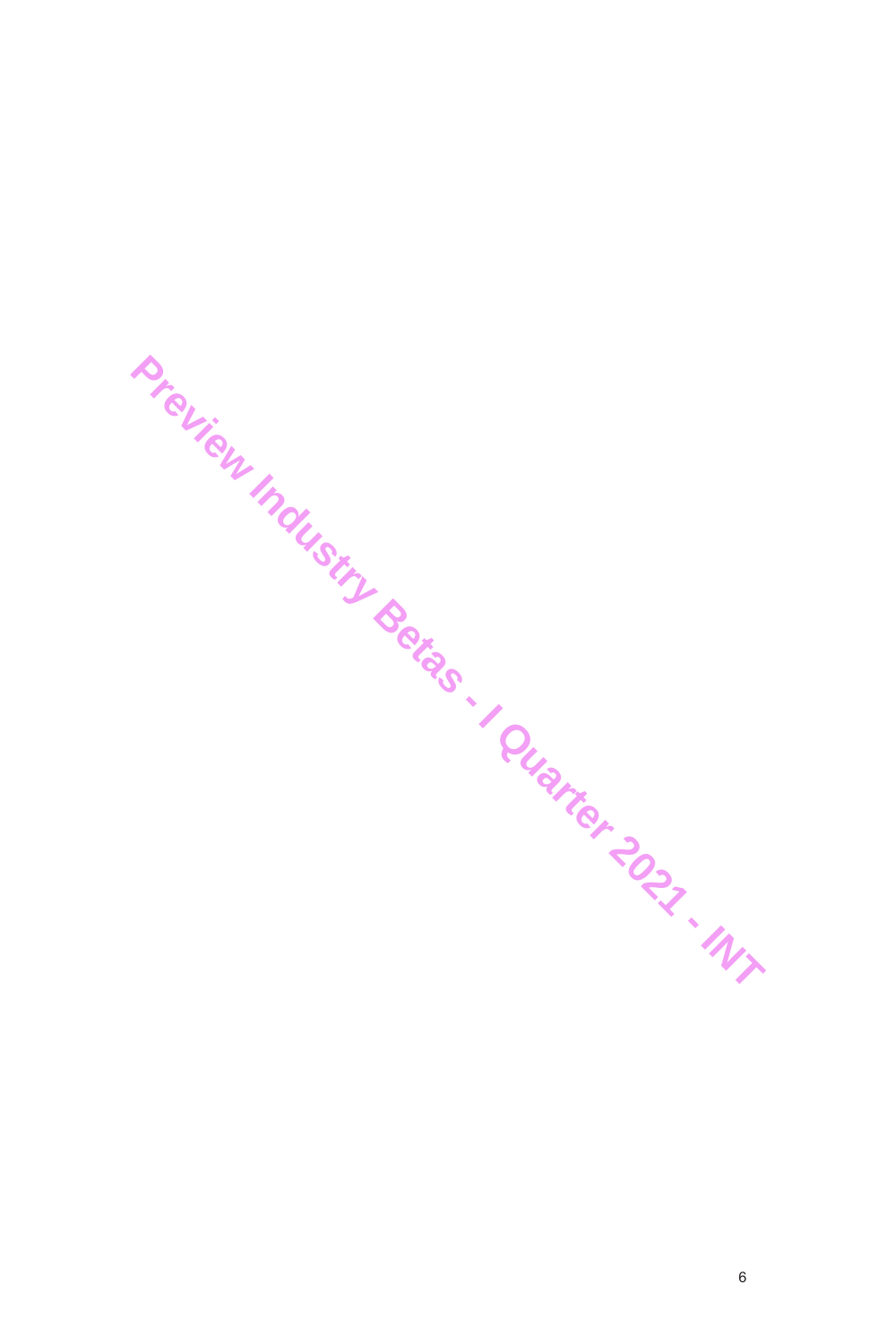# 1. About industry and sub-industry betas reported in this publication

Tables in Sections III and IV of this research list, *levered* and *unlevered industry* and *sub-industry* betas<sup>1</sup>, are estimated on the basis of individual betas of shares issued by thousands of companies quoted on stock exchanges worldwide<sup>2</sup>. Industry betas have been calculated as arithmetic averages of individual betas. They have been aggregated by industry or by sub-industry, as well as by different geographical areas<sup>3</sup>.

Industry betas can be useful when estimating the cost of capital because they tend to be less sensitive to errors that may affect the calculation of individual betas:

- as a consequence of special market situations or of other extraordinary events involving underlying companies, the results of individual beta calculation may be sometimes over- or underestimated;
- since industry betas are determined as averages of individual stock betas, over- and underestimations tend to compensate each other.

An average (industry or sub-industry) beta can, therefore, be generally considered to be more meaningful for the purpose of cost of capital calculation than its underlying single stock betas, considered individually.

# 2. Selection of individual betas

In order to estimate industry betas, we have averaged individual betas of listed companies:

having a minimum market capitalization of 50 million Euros in the last 2027. five years;

<sup>&</sup>lt;sup>1</sup> For a more plain reading on this note, we will, hereinafter recall both industry and subindustry betas collectively as "industry betas", unless a distinct reference to sub-industry betas is required for a better understanding of methodology and content of this research.

<sup>&</sup>lt;sup>2</sup> Our estimates are based on industry, stock market and financial data provided by Standard & Poor's Capital IO

<sup>&</sup>lt;sup>3</sup> We have calculated an average "global" value of each industry and each sub-industry of the individual betas. In addition, the tables in Sections III and IV feature also specific "regional" average values for the following areas: a) International edition of this booklet: European Union and Western Europe, Russia and Eastern Europe, Southern and Eastern Mediterranean Countries, States of the Persian Gulf, Sub-Saharan Africa, Central and South Asia, East Asia, Pacific States, South America, North America; b) USA edition of this booklet: United States of America, Canada, Central and South America, European Union and other Western European countries, Russia and other Eastern European countries, Southern and Eastern Mediterranean and Gulf countries, Sub-Saharan Africa Central and South Asia, East Asia. Oceania and Pacific.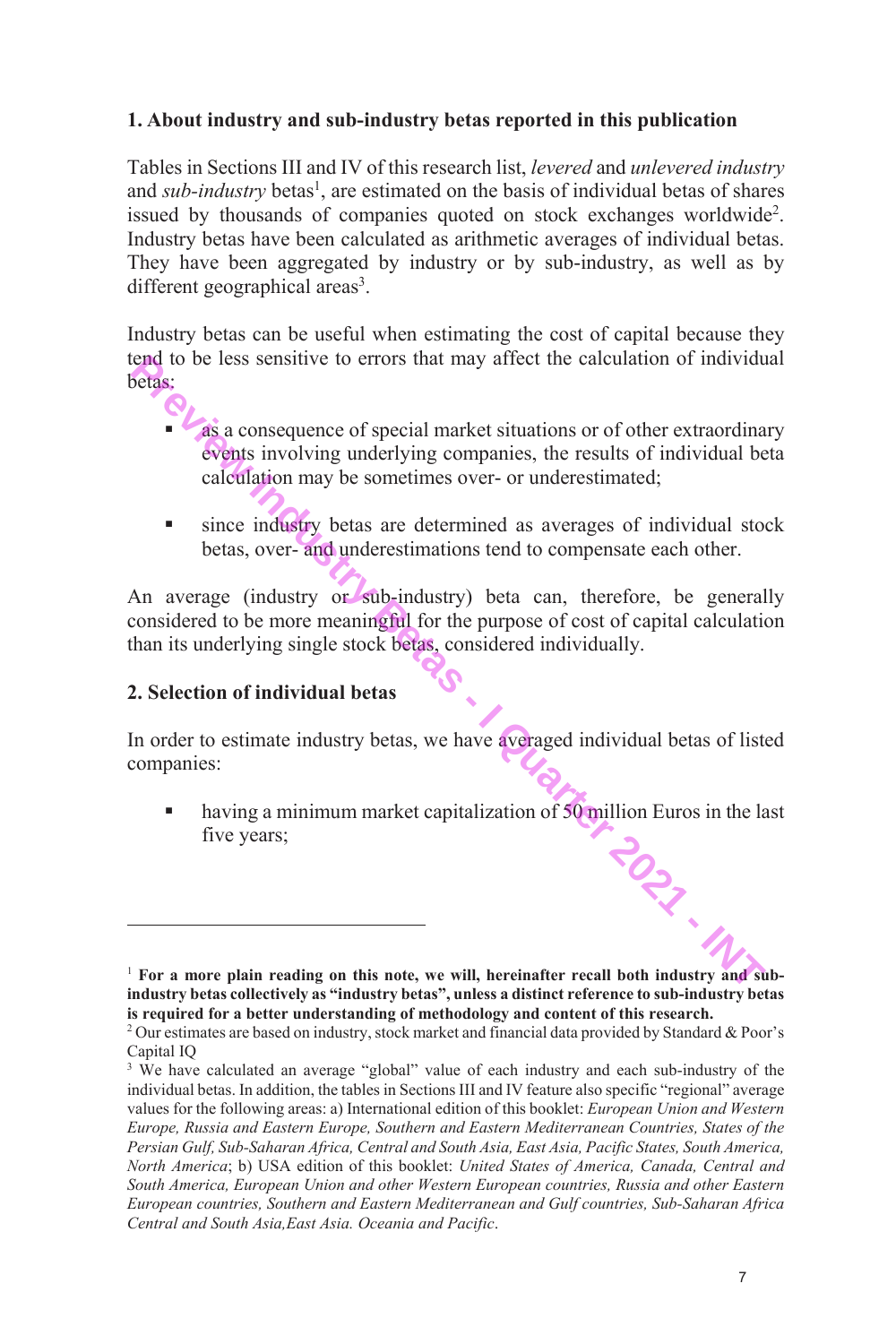**Whose shares daily traded value was never less than one hundredth of** their average market capitalization in the last five years.

In our opinion, the requirements above constitute a reasonable compromise between:

- $\blacksquare$  the need to collect a vast number of individual betas to be able to calculate as many industry and sub-industry betas as possible;
- $\blacksquare$  the necessity to avoid companies that are too small and/or whose shares may be thinly traded, since their individual betas may be not meaningful.

# **3. Estimating individual** *levered* **betas**

For each company selected we have estimated a set of two *levered* betas:

- *calculation technique*: regression of return of company shares to market return, applied over two distinctive periods of five and of two years considering, respectively, monthly and weekly returns;
- **F** *market return*: we have assumed as a proxy the return of the local stock market index of reference for the underlying company.

Individual *levered* betas calculated over a regression period of five years appear, generally, to be less dispersed around the market beta than those of a regression period of two years. The latter, due to the shorter regression period, may show results that are more affected by the volatility of the underlying shares return against the index return, but also better reflect the underlying company's recent operating financial risk profiles. **Presentantly**, the thing the three metric materials and the meaningful.<br> **Previously individual** *levered* betas<br> **Previously individual** *levered* **betas<br>
<b>Previously individual** *levered* betas<br> **Previously and** *Company s* 

# **4. Estimating individual** *unlevered* **betas**

Based on their *levered* betas, we have calculated *unlevered* betas of all companies different than those belonging to financial industries (banks and insurances).

We have estimated *unlevered* betas using two different techniques, depending on whether the underlying company's gross debt less "cash<sup>4</sup> and equivalents" is greater than (net debt) or lower than (net liquidity) zero.

<sup>&</sup>lt;sup>4</sup> Amount of liquidity has been adjusted to properly reflect s.c. "working cash". See T. Coller, M. Goedhart, D.Wessels Valuation, Wiley, 2010, pag. 143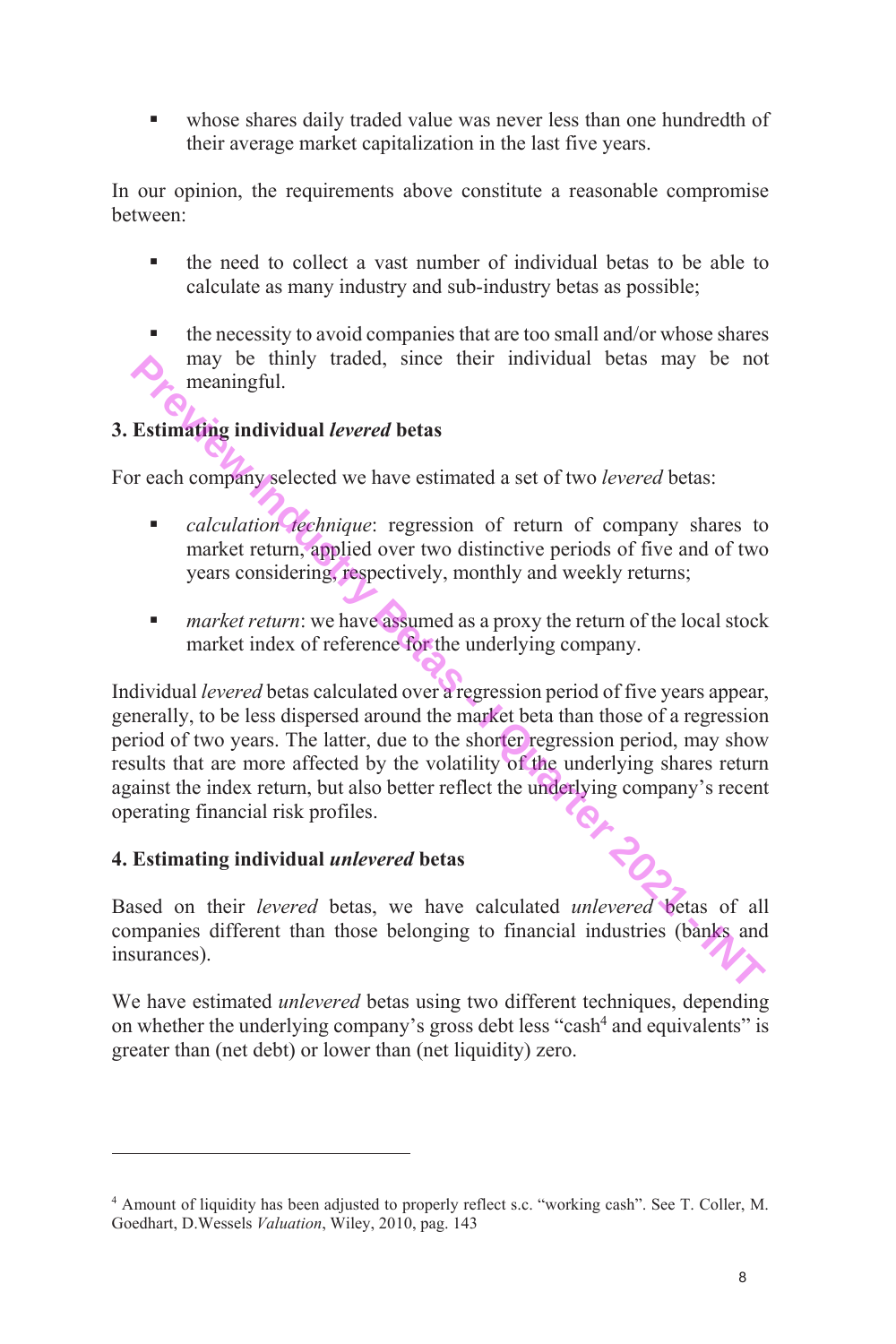#### *4.1. Unlevered Beta – Net debt*

In the case of existing net debt (gross debt being higher than cash and equivalents), we have used a simplified version<sup>5</sup> of Hamada's formula to extract *unlevered* beta from one stock's *levered* five years and two years regression betas:

$$
\beta_{unlevered} = \frac{\beta_{levered}}{1 + (1 - t) \times \frac{D}{E}}
$$

where:

- $\mathbf{D}$ ": gross debt (adjusted for pension liabilities and similar provisions) less cash and equivalents;
- "E": market capitalization adjusted for minority interests;
- $\blacksquare$  "t": effective tax rate.

"D", "E" and "t" used in the above formula are, respectively, 5 year or 2 year average values, depending on regression period of *levered* betas.

# *4.2. Unlevered Beta – Net liquidity*

In case of existing net liquidity (gross debt lower than cash and equivalents), a company's market capitalization "E" can be assumed to be the sum of two components, the first consisting in the market value of its business " $E<sub>b</sub>$ " and the

second being its net liquidity " $E_{liq}$ ":

$$
E = E_b + E_{liq}
$$

The equation above can also be rewritten as follows:

$$
E = (E - E_{liq}) + E_{liq}
$$

The company's levered beta should be equal to the weighted average of the beta of its net liquidity and beta of its business. The latter should therefore correspond to the "true" *unlevered* beta: **Previous** - INT

<sup>&</sup>lt;sup>5</sup> The implied assumption is that the debt beta may not be meaningful. To be consistent with this assumption, we have discarded the betas of companies with an excessive level of indebtedness (see below)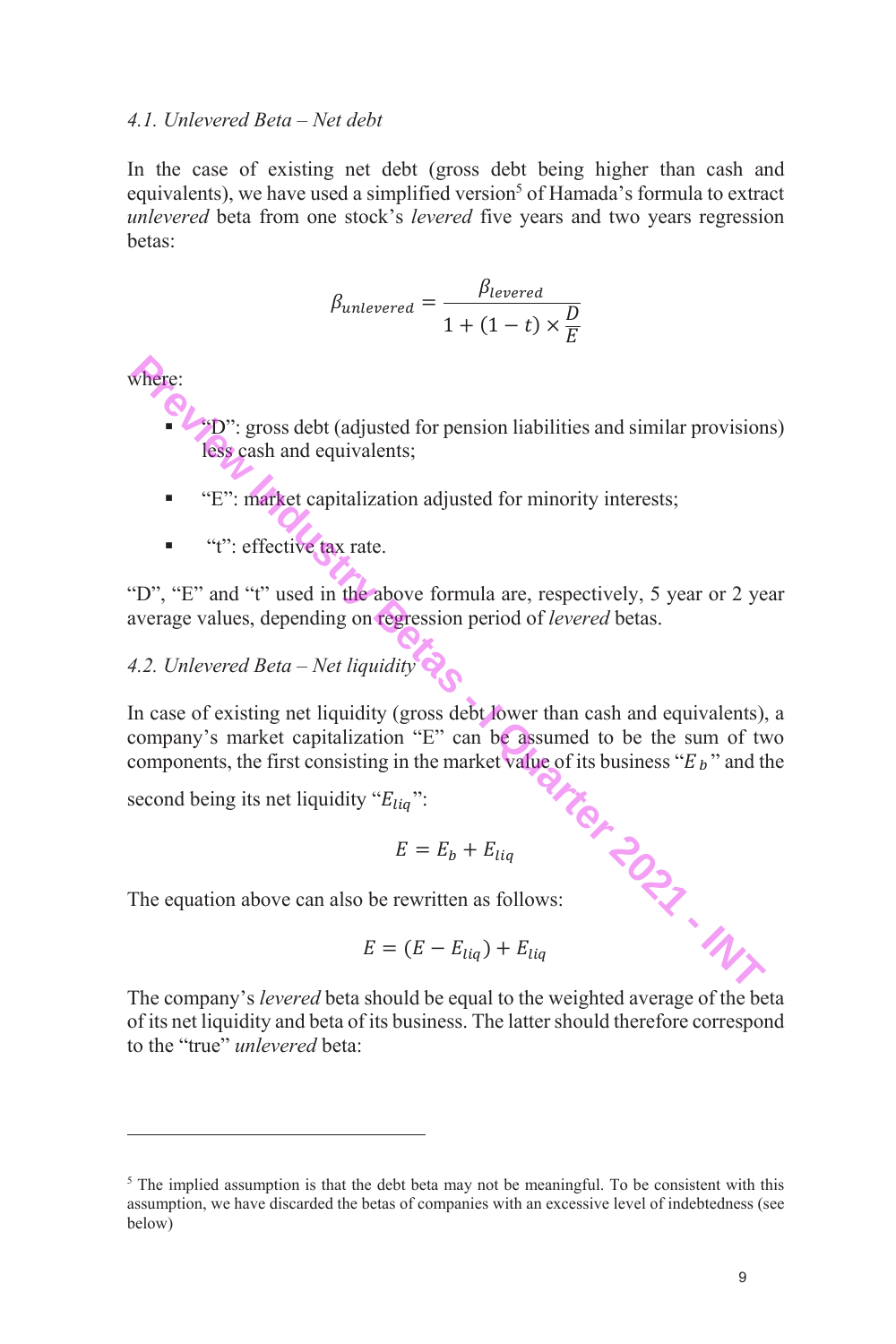$$
\beta_{levered} = \beta_{Eb} \frac{(E - E_{liq})}{E} + \beta_{E_{liq}} \frac{E_{liq}}{E}
$$

Assuming that net liquidity's beta is equal to zero,  $\beta_{Eb}$  can be calculated as  $follows<sup>6</sup>$ :

$$
\beta_{Eb} = \frac{\beta_{levered}}{\frac{(E - E_{liq})}{E}}
$$

In the end, for D equal to  $E_{liq}$ , the formula can be rewritten as:

$$
\beta_{unlevered} = \frac{\beta_{levered}}{\frac{(E - D)}{E}}
$$

# **5. From individual betas to industry betas**

#### *5.1. Filtering out outliers and meaningless values*

Before calculating industry *levered* and *unlevered* betas as averages of individual *levered* and *unlevered* betas respectively, we have screened out outliers and/or otherwise, at least in our opinion, meaningless or possibly distorted individual beta values:

- we have filtered out individual betas when the five years average debt to equity ratio  $\left(\frac{D}{E}\right)$  of the underlying company exceeds a threshold of 1.5<sup>7</sup>. We believe that if the value of debt is too high with respect to that of equity, then one cannot assume that the debt beta is irrelevant<sup>8</sup>. As a consequence, it is not possible to use the simplified Hamada-formula to extract unlevered betas from levered ones; **Propagation 11 Propagation Propagation Propagation Propagation Propagation Propagation Propagation Propagation Propagation Propagation Propagation Propagation Propagation Propagation Propaga** 
	- ve also have filtered out individual betas in case the five-year average effective tax rate of the underlying company is negative or exceeds 70%. If the effective tax rate is negative, the company may be benefiting from some peculiar tax exemptions or from a huge tax loss carry-forward. On the other side, an effective taxation in excess of  $70\%$ is also quite unusual and may be related to other exceptional events in a company's life. In both cases, we feel that it is better not to include companies with such taxation profiles in our industry beta calculation,

<sup>&</sup>lt;sup>6</sup> M. Massari, G. Gianfrate, L. Zanetti Corporate Valuation, Wiley, 2016, pag. 216-218

<sup>&</sup>lt;sup>7</sup> I.e. when value of D is 1.5 times the value of E or higher. Where: a) "D" is calculated as gross debt (adjusted for pension liabilities and similar provisions) less cash and equivalents, b) " $E$ " as the market capitalization adjusted for minority interests

<sup>&</sup>lt;sup>8</sup> Please see footnote 5 above.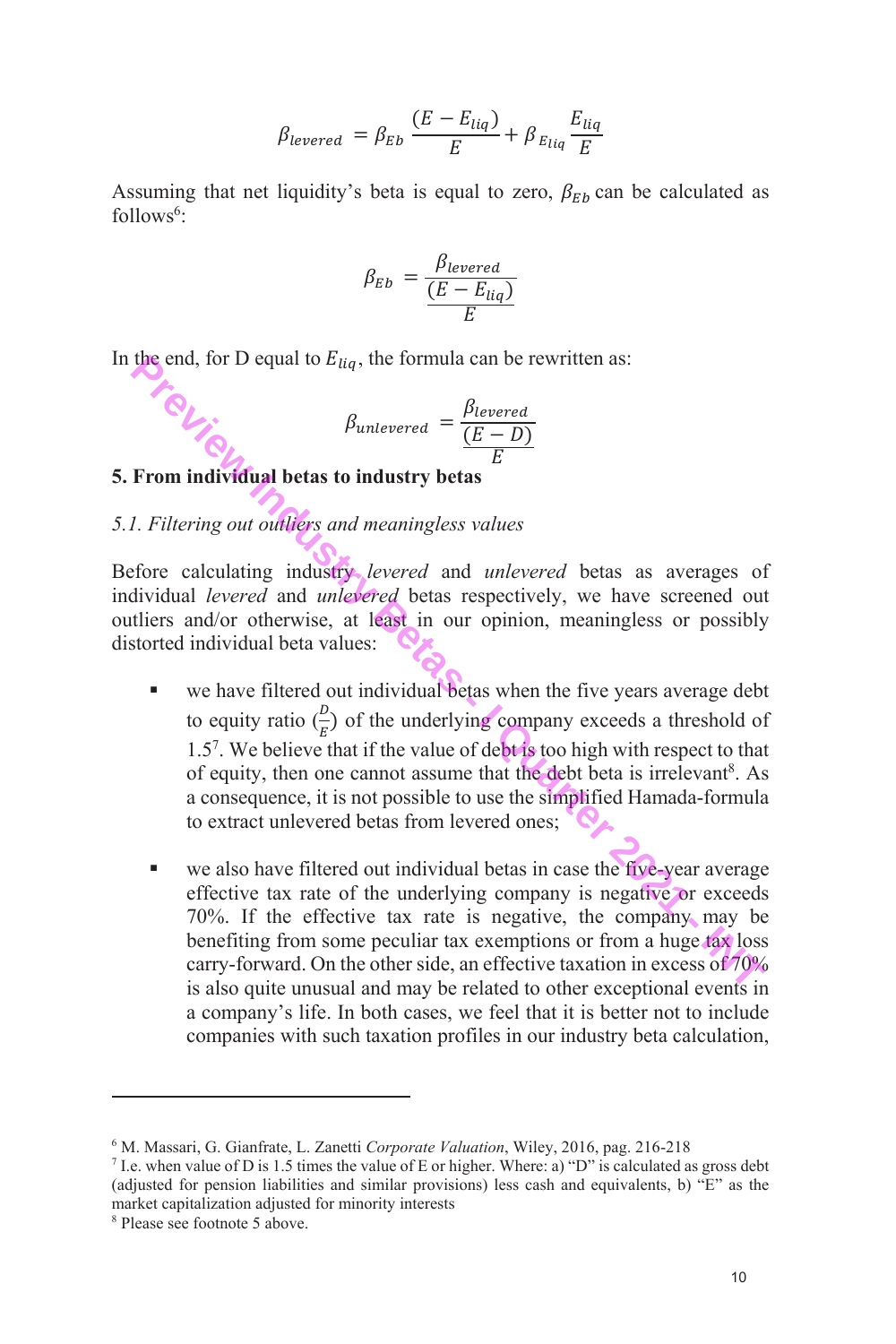since the result may be distorted by situations that are not common among businesses;

 $\blacksquare$  finally, we have filtered out individual betas that are lower than 0.25 or higher than 2.5. We have set these thresholds on the basis of our behaviour as valuers: when we select comparable companies to estimate which beta value to apply in estimating the cost of capital to be used in the valuation of an unquoted business, we tend to eliminate betas that are either too low or too high. Values below 0.25 or higher than 2.5 we would always discard, because we feel they may be the consequence of events or errors that distort underlying company or stock trading data.

# *5.2. More about the unlevering of individual betas*

The *unlevering* techniques illustrated in paragraph 4 imply that the risk of the operating activity of a company is not influenced by net liquidity and that, therefore, one can ealeulate the *unlevered* beta as shown before. In our opinion, however, this assumption may not correspond to reality, since decisions taken by management, all other circumstances being equal, may be different in case the company's gross debt is being higher or lower than cash and equivalents. We therefore have computed industry and sub-industry betas (both for five and for two year individual betas regression periods) from two different perspectives, as outlined below. consequence of events or errors that atstort underlying company<br>stock trading data.<br> **Preview the unlevering of individual betas**<br> **Preview interpreview of a company is not influenced by net liquidity and therefore, one ca** 

# 5.2.1. Industry betas "net liquidity included"

We have calculated industry and sub-industry betas, both *levered* and *unlevered*, by averaging individual *levered* and *unlevered* betas, considering companies having net liquidity.

# 5.2.2. Industry betas "net liquidity excluded"

We have calculated industry and sub-industry betas, both *levered* and *unlevered*, by averaging individual *levered* and *unlevered* betas, screening out companies having net liquidity.

# **6. Definitions and data tables**

# *6.1. Differences between editions of this research*

The first edition of our quarterly beta book started in the spring of 2017 and featured one-hundred and thirty-four sub-industries. Issues of the first edition covered all quarters of 2017 and the first three quarters of 2018.

The second edition has started with a 4<sup>th</sup> Quarter 2018 issue. Research has been extended: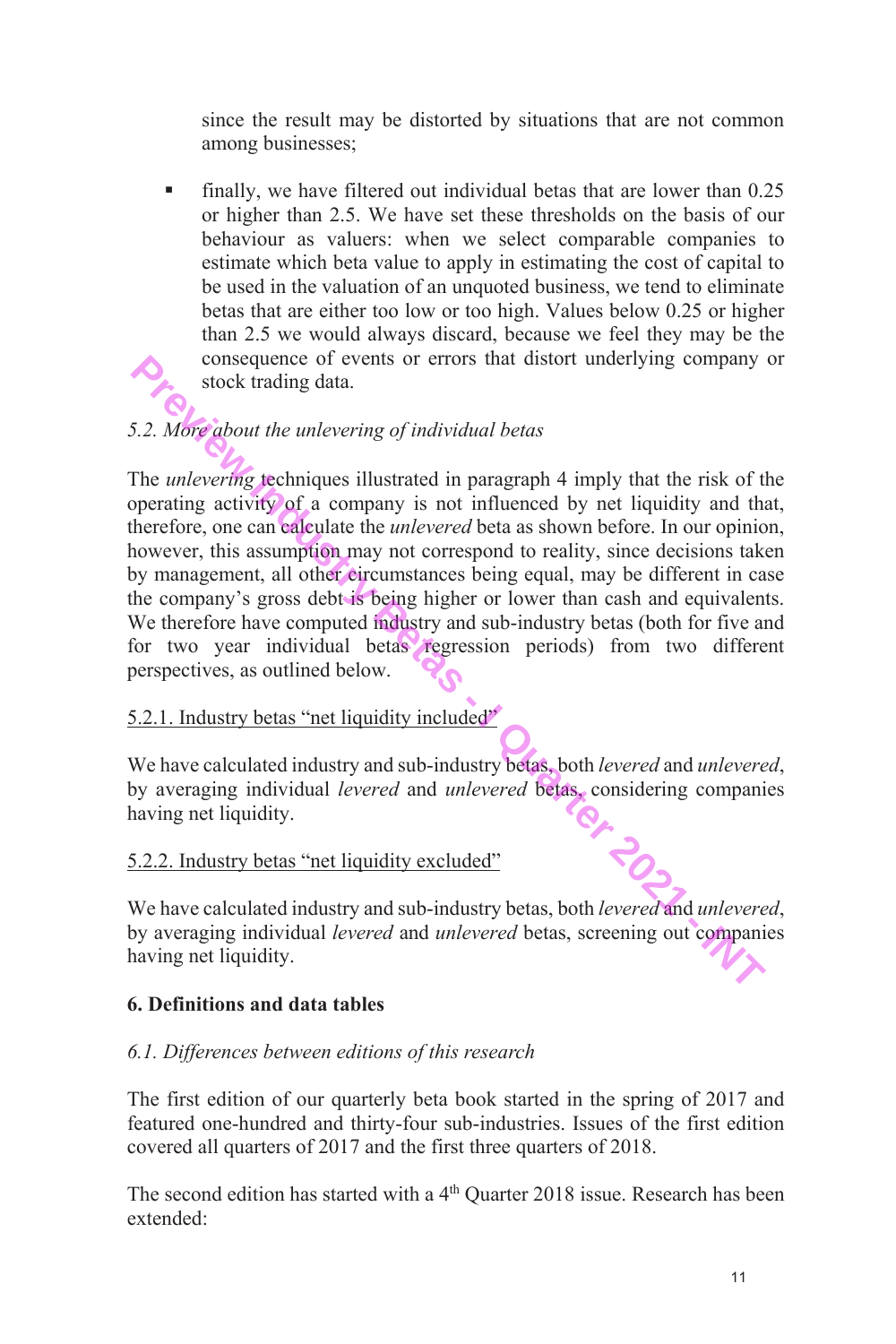- we have added ten more sub-industries. The total number of subindustries now covered are one-hundred and forty-four;
- "on top" of the sub-industries we have added the average beta calculation for sixty-five industries. One industry includes one or more sub-industries, as suggested by the following visual sample scheme:



While sub-industry betas, being more "granular", allow us to make a more targeted selection when estimating the cost of capital for valuing unquoted businesses, they may sometimes be based on too limited a set of underlying individual company betas. In such cases, industry betas, although less granular and therefore also less specific-to-target, may offer a better alternative to subindustry ones.

# *6.2. Content of Sections II, III and IV*

In estimating individual company betas and for their subsequent aggregation by industry and by sub-industry, as well as by geographical zone, we rely mainly on individual company financials and on market and industry classification data provided by Standard & Poor's<sup>9</sup> Capital IQ® database.

Such classification data is quite similar to sub-industry structure and definitions of the Global Industry Classification Standard (GICS®)<sup>10</sup> which are disclosed online by MSCI and by Standard & Poor's. We therefore "associate" the

 $9$  Standard & Poor's Capital IQ is a financial data online distribution database and platform that is owned by S&P Global Inc.. S&P Global Inc. is an American publicly traded corporation headquartered in Manhattan, New York City. Its primary areas of business are financial information and analytics.

<sup>&</sup>lt;sup>10</sup>The Global Industry Classification Standard (GICS) was developed by and is the exclusive property of Standard & Poor's Financial Services LLC  $(S\&P)$  and MSCI. "GICS" is the trademark of Standard & Poor's Financial Services LLC (S&P) and MSCI. "Global Industry Classification Standard (GICS)" and "GICS Direct" are service marks of Standard & Poor's Financial Services LLC (S&P) and MSCI. GICS Direct is a joint product of Standard & Poor's Financial Services LLC (S&P) and MSCI, which provides the current, company-level GICS classification codes for over 40,000 companies.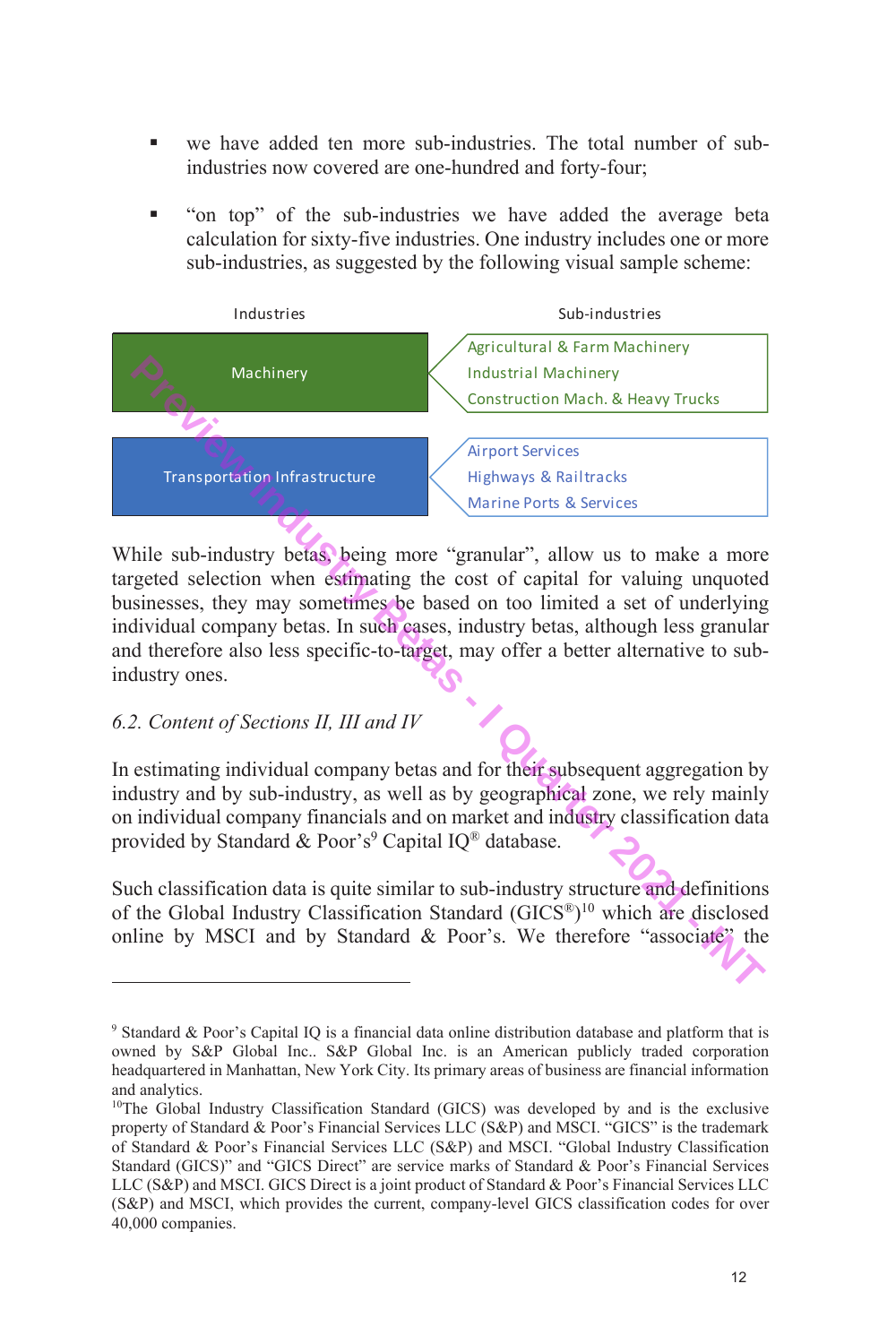publicly available  $GICS^{\otimes 11}$  industry and sub-industry definitions to the average industry and sub-industry betas estimated on the basis of data obtained from Standard & Poor's Capital IQ® database.

In order to avoid dissemination of underlying data, our research features our calculation results only (average betas). We do not disclose individual company financial and stock prices data. We will, however, disclose, upon request and subject to certain limits and conditions, the names of companies that are constituents of our industry and sub-industry average beta values<sup>12</sup>.

Section II (see below) lists industry and sub-industry definitions and indicates the reference number of tables that report average beta values.

Tables with sixty-five industry betas are displayed in Section III, while those with one-hundred and forty-four sub-industry betas are in Section IV.

The following is a brief explanation of the content of the tables.

6.3. Summary table

The first table in Section III and in Section IV, shows a summary of *levered* and unlevered industry betas or sub-industry betas respectively.

The first table reports their lowest, their highest and their average values, rounded to the second decimal place.

Industry betas are grouped by length of regression time period (2Y or 5Y), and sorted also by said inclusion or exclusion of net liquidity companies.

iter 20

<sup>&</sup>lt;sup>11</sup> We refer to the current GICS<sup>®</sup> structure and definitions that their sole legitimate owners, MSCI and S&P, periodically disclose through their websites. Such classification and definitions are disclosed in English together with official translations in many other languages. While classification structure and definitions are disclosed, access to GICS® classification codes for individual companies is offered by MSCI and by S&P or by distributors they authorize on a subscription basis.  $12$  Restricted disclosure of company names aims to prevent the possibility to rely on our quarterly publications to attempt to build up a company classification database that is regularly updated. Even if it would still never reach the extent and completeness of the GICS® database, we believe such an attempt would be unfair vis-à-vis GISC® rightful owners and their authorized distributors. By preventing full and unrestricted disclosure of company names, we therefore avoid any possibility to exploit our publications in what we think may be unfair use. Business valuers and other financial experts interested in industry and sub-industry constituent company names may submit a request at www.salvidio.com/support and follow instructions to obtain information. Access to company names is limited per registered user and by quarterly issue to not more than twenty industries and/or subindustries. Massive data downloads are not allowed and we retain the right to suspend at anytime the disclosure of company names in case of unusual high access requests coming from the same "unique visitors", same individual and/or firm, etc. or in case GICS® rightful owners asks to do so.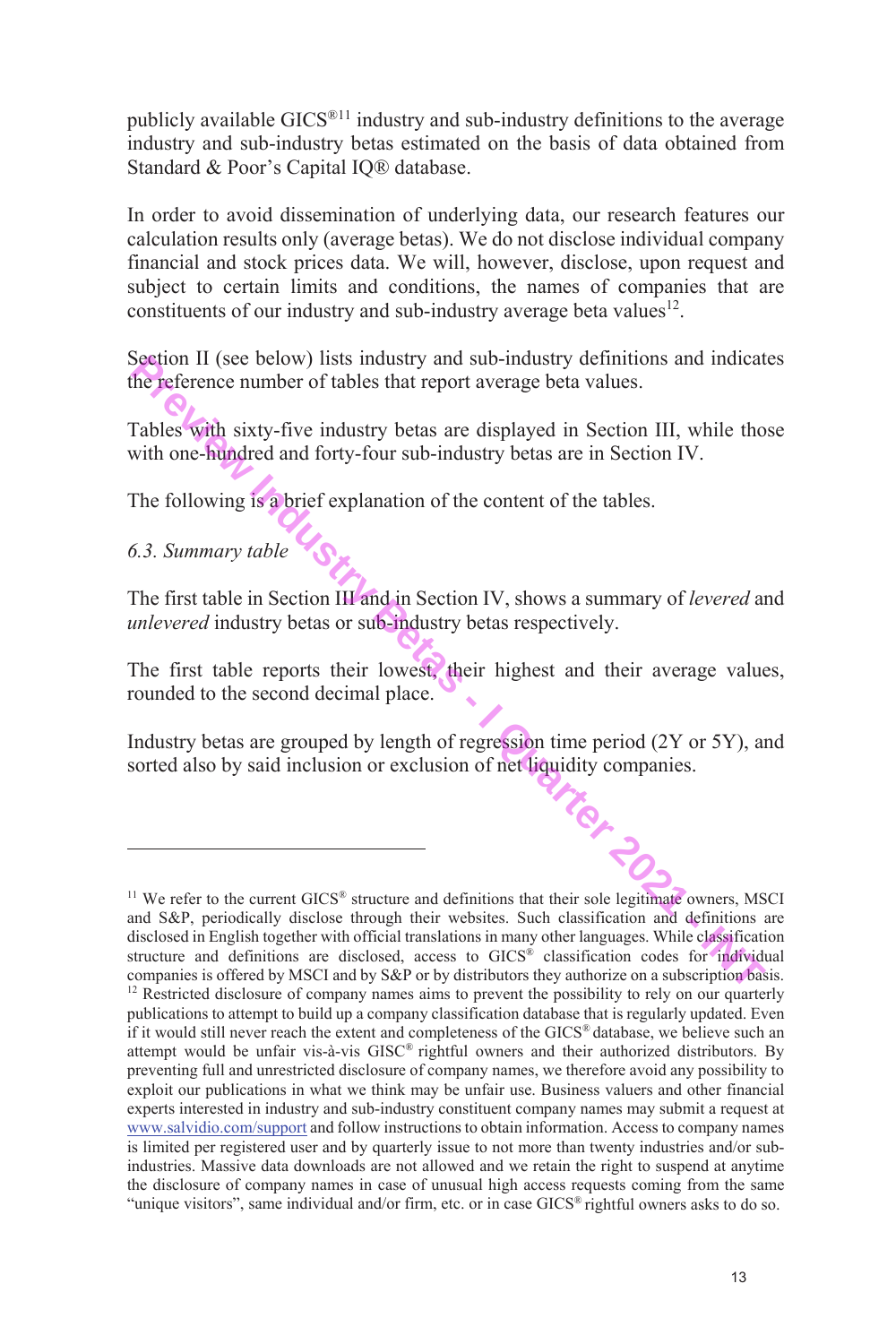# *6.4. Industry and sub-industry betas tables*

Single industry beta and sub-industry beta tables show *levered* and *unlevered* betas rounded to the second decimal place. They are aggregated:

- *by column*: on the basis of the length of regression period  $(5Y \text{ or } 2Y)$ and by inclusion or exclusion of net liquidity companies;
- **by raw:** on geographical basis (ten different regional values and one global value).

| Tables also show the number of individual betas underlying their average               |                                       |                |      |                |      |                |      |                          |  |
|----------------------------------------------------------------------------------------|---------------------------------------|----------------|------|----------------|------|----------------|------|--------------------------|--|
| (industry and sub-industry) values, as shown by the following example, taken           |                                       |                |      |                |      |                |      |                          |  |
| from the US edition of this research covering the fourth quarter of 2018               |                                       |                |      |                |      |                |      |                          |  |
|                                                                                        |                                       |                |      |                |      |                |      |                          |  |
| Dil & Gas Drilling                                                                     | $\beta_l$                             | n.             |      |                |      |                |      |                          |  |
| 31/12/2018                                                                             | 5Y net lig. excl<br>5Y net lig. incl. |                |      |                |      |                |      |                          |  |
| <b>European Union and other Western European countries</b>                             | 1,48                                  | 3              | 1,26 | 3              | 1.27 | $\overline{2}$ | 0,93 | 2                        |  |
| <b>Russia and other Eastern European countries</b>                                     | 1,57                                  | $\mathbf{1}$   | 1,13 | $\mathbf{1}$   | 1,57 | $\mathbf{1}$   | 1,13 | 1                        |  |
| Southern and Eastern Mediterranean countries                                           |                                       |                |      |                |      |                |      |                          |  |
| <b>Gulf countries</b>                                                                  | 1,69                                  | $\overline{3}$ | 0,86 | 3              | 1,69 | 3              | 0,86 |                          |  |
| <b>Sub-Saharan Africa</b>                                                              |                                       |                |      |                |      |                |      |                          |  |
| <b>Central and South Asia</b>                                                          |                                       |                |      |                |      |                |      |                          |  |
| <b>East Asia</b>                                                                       |                                       |                |      |                |      |                |      |                          |  |
| <b>Pacific countries</b>                                                               |                                       |                |      |                |      |                |      |                          |  |
| <b>Latin America</b>                                                                   | (16)                                  |                | 1,06 | $\overline{2}$ | 1,16 | $\overline{2}$ | 1,06 | $\overline{\phantom{a}}$ |  |
| <b>North America</b>                                                                   |                                       |                |      |                |      |                |      |                          |  |
| Global                                                                                 | 1,49                                  |                | (0)  | $\overline{9}$ | 1,44 |                | 0,96 | 8                        |  |
|                                                                                        |                                       |                |      |                |      |                |      |                          |  |
| How to read the industry and sub industry beta tables <sup>13</sup> .                  |                                       |                |      |                |      |                |      |                          |  |
|                                                                                        |                                       |                |      |                |      |                |      |                          |  |
| $A$ = reference date of the industry or sub-industry beta calculation;                 |                                       |                |      |                |      |                |      |                          |  |
|                                                                                        |                                       |                |      |                |      |                |      |                          |  |
| $B =$ industry or sub-industry;                                                        |                                       |                |      |                |      |                |      |                          |  |
| $C =$ rows of industry or sub-industry beta values aggregated by<br>geographical area; |                                       |                |      |                |      |                |      |                          |  |

- $\blacksquare$  A = reference date of the industry or sub-industry beta calculation;
- $\blacksquare$  B = industry or sub-industry;
- $\bullet$  C = rows of industry or sub-industry beta values aggregated by geographical area;
- $\blacksquare$  D = columns displaying values of levered  $(\beta_L)$  and unlevered  $(\beta_U)$ industry or sub-industry betas;

<sup>&</sup>lt;sup>13</sup> The sample picture is taken from the international edition in English language of our industry and sub-industry beta research, issue covering the 4<sup>th</sup> Quarter of 2018. The table features the Oil & Gas Drilling sub-industry only. However, the content-structure of all other industry and sub-industry tables of all editions is the same.